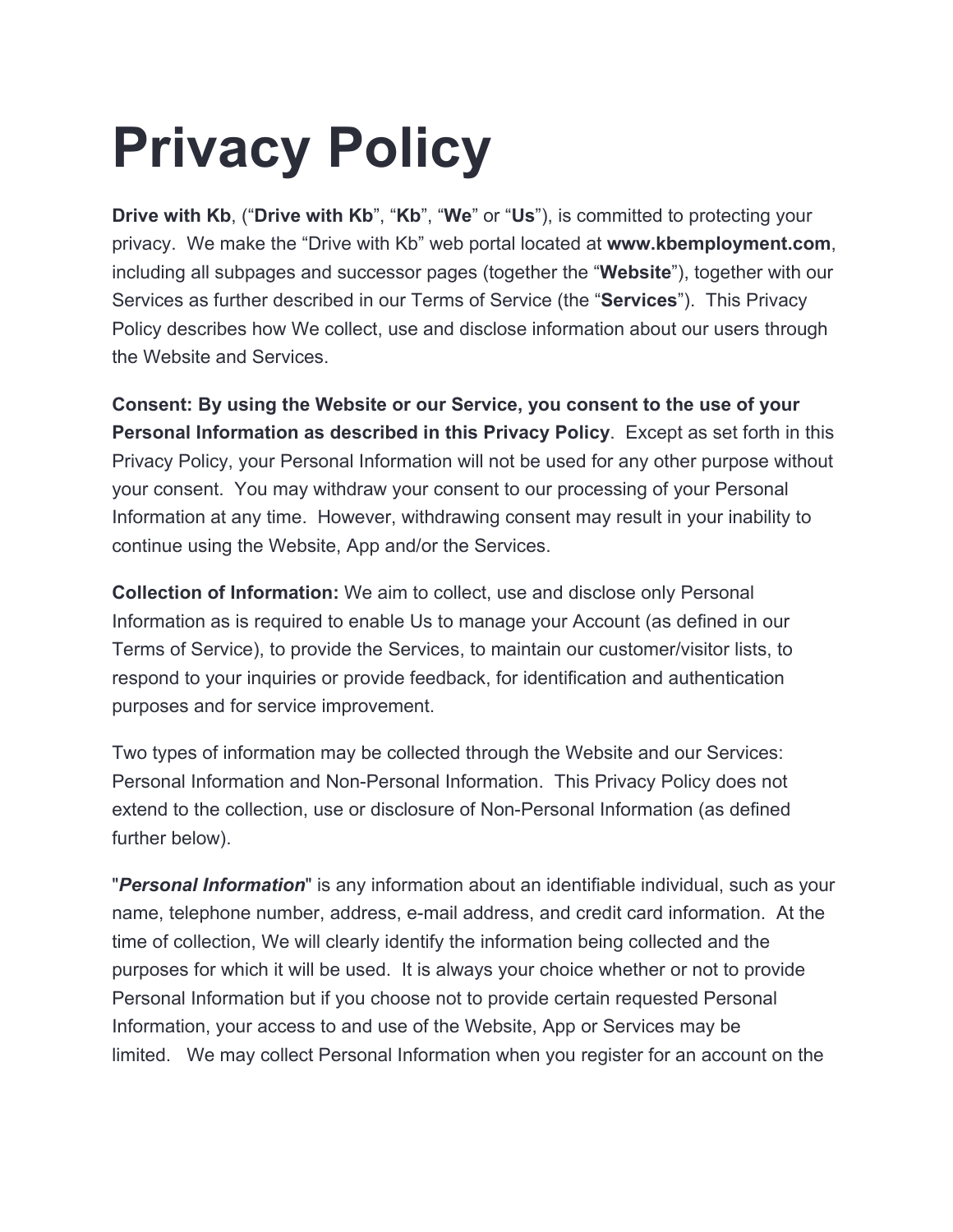Website and/or Services, during communications with you and/or when you make purchases through the Services, through user support, and/or by way of user surveys.

"*Non-Personal Information*" is information of an anonymous nature that is not capable of being linked to an identifiable and may include an Internet Protocol Address (IP Address), the domain used to access the Website, App and/or Services, and the type and version of browser or operating system being used by visitors to the website when the foregoing is not linked to an individual. It also includes aggregate information, such as demographic statistics of our users (e.g. average age or geographical allocation of our users), number of visitors, webpages accessed, and average time spent on the Website, App and/or Services. Business contact information such as the name, title, business address, e-mail address, or telephone number of a business or Driver person or an employee of an organization is generally not considered Personal Information under applicable privacy laws.

Non-Personal Information is collected or derived by Us in the course of operating this Website, App, and the Services. For example, our web servers may automatically collect Non-Personal Information that is provided through your browser or stored in a cookie when you choose to visit the Website, App and/or use the Services.

**Use of Information:** We collect Personal Information for the following purposes:

Registration: To create either a Carrier or Driver Account for accessing the Service, you must provide certain Personal Information to us.

To register for a Driver Account, you must provide Us with your full name, telephone number and email address to allow Us to communicate with you. We collect your address and location to allow Us to show you projects in our area. You must also provide certain resume and bio information to order to apply for jobs, such as education and employment history, years of experience, work experience in the transportation industry, age range, pay expectations, shift preferences, driver license type, current driver abstract, CVOR, background clearance, location of services, whether you are independent, and insurance details. You have the option to provide additional Personal Information, such as a profile picture, in your Account profile. The Personal Information you upload to your Driver Account will be viewable by Carriers.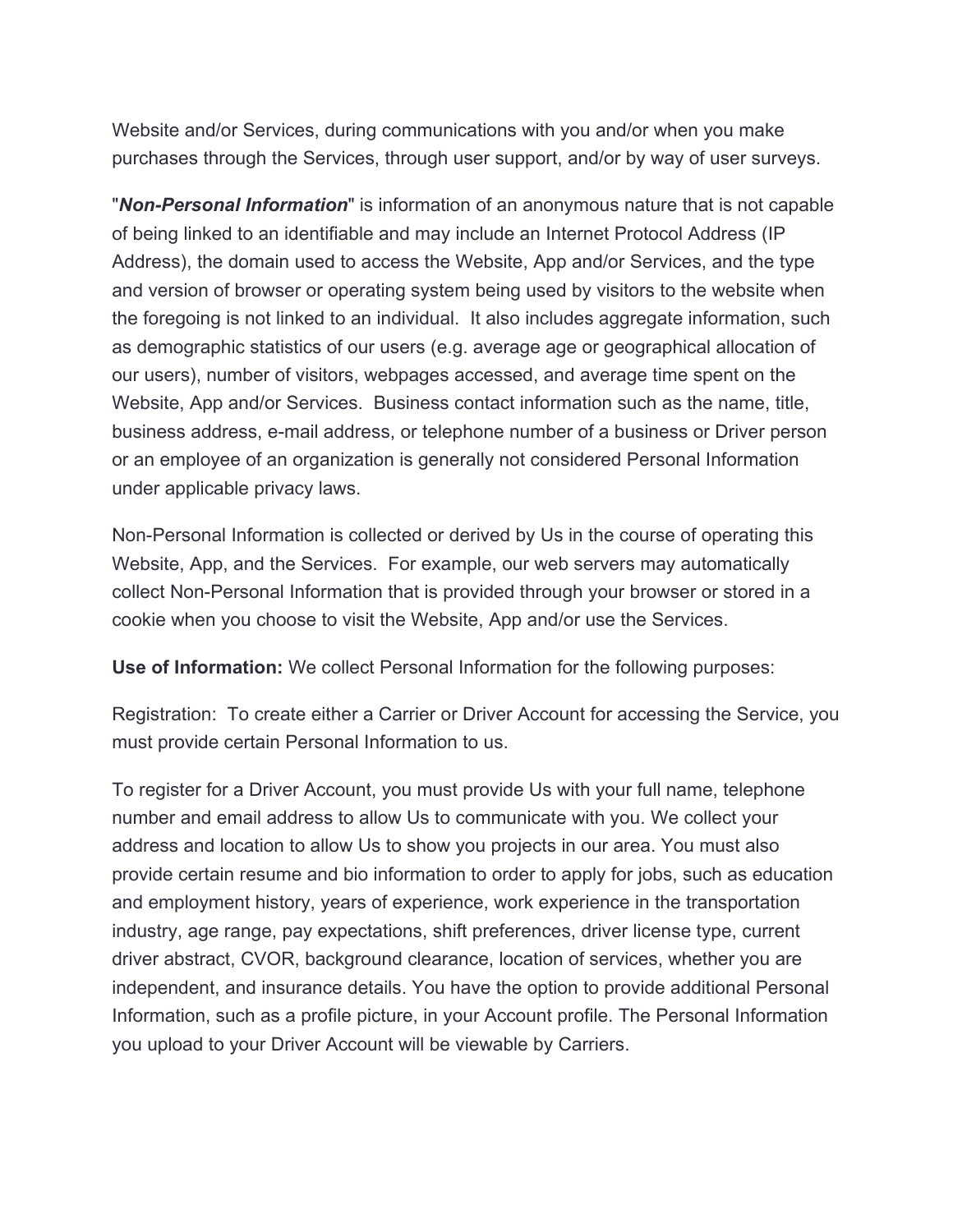To register for a Carrier account, We collect the full name of the person creating the account, as well as the company name and contact information.

You have the option of using credentials from a third-party website (for example, your log-in credentials for Facebook or LinkedIn). If you provide your third-party account credentials to us, you understand some content and/or information in those accounts may be transmitted into your account with Us if you authorize such transmissions. We will not store your third-party username or password information.

Statistics: We also collect statistics about use of the Services used through the Website. We use this information to improve the Services and available products. This information will be kept confidential, however, aggregate statistics that do not personally identify an individual will be kept by Us and such aggregate statistics may be made available to third parties.

System Logs & Cookies: We may use cookies to track content usage and traffic on the Website and/or Services. A cookie is a feature of your web browser that consists of a text file that is placed on your hard disk by a web server. The Website and Services may use cookies to help it compile aggregate statistics about usage of this Website and/or Services, such as how many users visit the Website and/or Services, how long users spend viewing the Website and/or Services, and what pages are viewed most often. This information is used to improve the content of the Website and/or Services. You can set your browser to notify you when you are sent a cookie. This gives you the chance to decide whether or not to accept it. If you disable cookies, you may not be able to take advantage of all the features of the Website and/or Services. We do not link any of the information We use in cookies to any Personal Information submitted by you when you are on the Website and/or using the Services.

Advertisements: We also use cookies and pixels (including Facebook Analytics and Google Analytics) to track pages viewed on our website and use this information to better understand our Website traffic, send targeted advertising to users on third-party websites, create custom advertising audiences to send targeted ads via email and on third-party sites, and to analyze responses to advertising.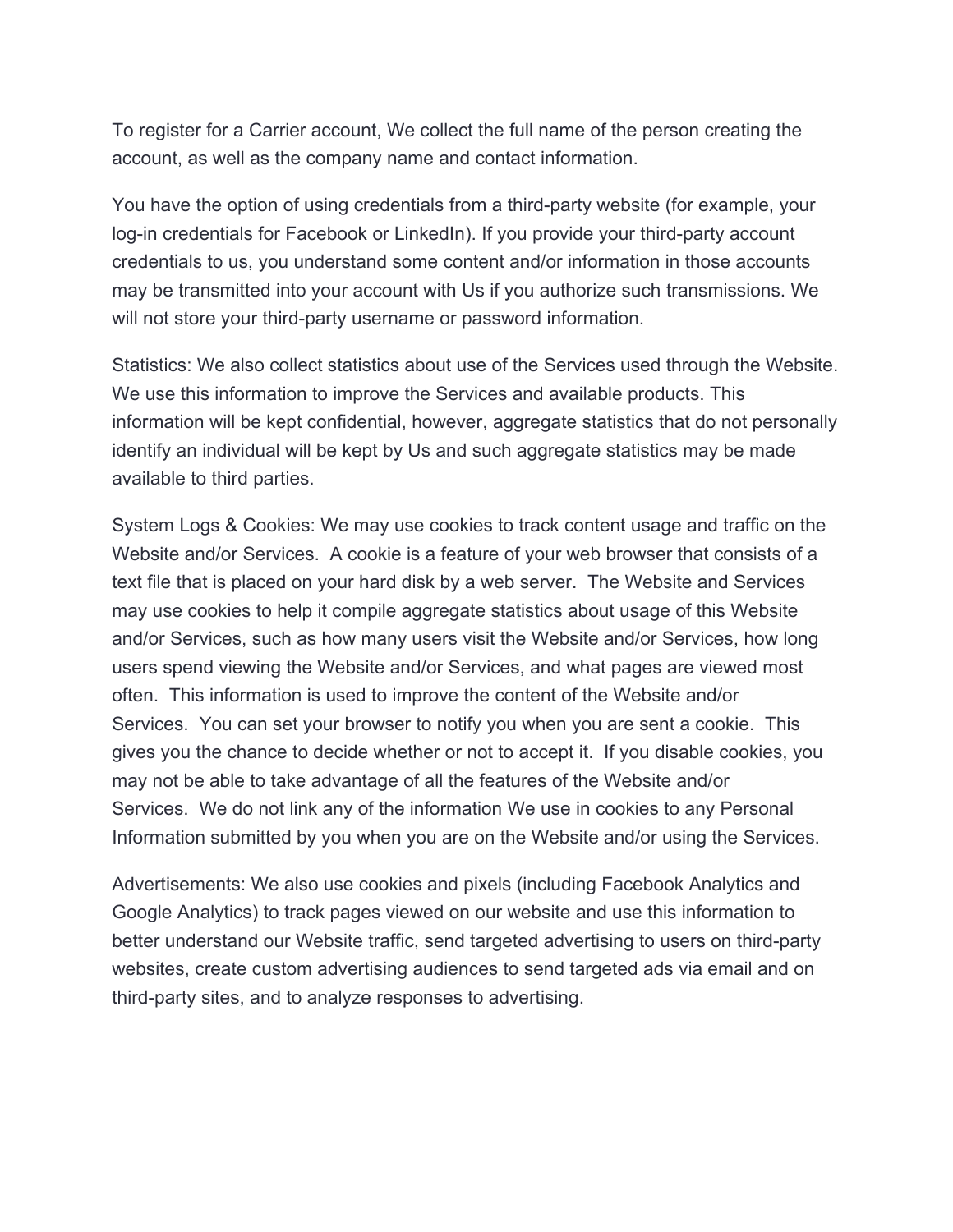Third-Party Advertisements: Advertisements appearing on the Website may be delivered by us or one or more third-party web advertisers. These third-party web advertisers may set cookies. These cookies allow the advertisement server operated by that third party to recognize your computer each time they send you an online advertisement. Accordingly, advertisement servers may compile information about where or whether you viewed their advertisements and which advertisements you clicked on. This information allows web advertisers to deliver targeted advertisements that they believe will be of most interest to you. The Privacy Policy applies to cookies placed on your computer by us, but does not cover the use of cookies by any third-party web advertisers. For the privacy practices of such third-party web advertisers, you should consult the applicable privacy policy for the relevant third-party web advertiser(s).

If We plan to use your Personal Information in the future for any other purposes not identified above, We will only do so after informing you by updating this Privacy Policy. See further the section of this Privacy Policy entitled '*Amendment of this Policy'.*

**Disclosures & Transfers:** We have put in place contractual and other organizational safeguards with our agents to provide a reasonable level of protection for your Personal Information (see further *Security* below). In addition to those measures, We will not disclose or transfer your Personal Information to third parties without your permission, except as specified in this Privacy Policy (see further *Important Exceptions* below).

From time to time We may employ third parties to help Us improve or otherwise make available features on the Website, App and/or the Services, whether through the provision of maintenance services, database management, Web analytics or otherwise.

Kb may provide Personal Information collected from you, to its service providers as necessary to enable the service provider to perform its obligations to us. In particular,

Our servers are located in the United States and India although this location may change from time to time) and accordingly your Personal Information may be available to the U.S. government or its agencies under a lawful order, irrespective of the safeguards We have put in place for the protection of your Personal Information. By using our Website, App and Services, you consent to the hosting of your Personal Information in the United States and India. We reserve the right to store and process Personal Information in other jurisdictions and will use commercially reasonable efforts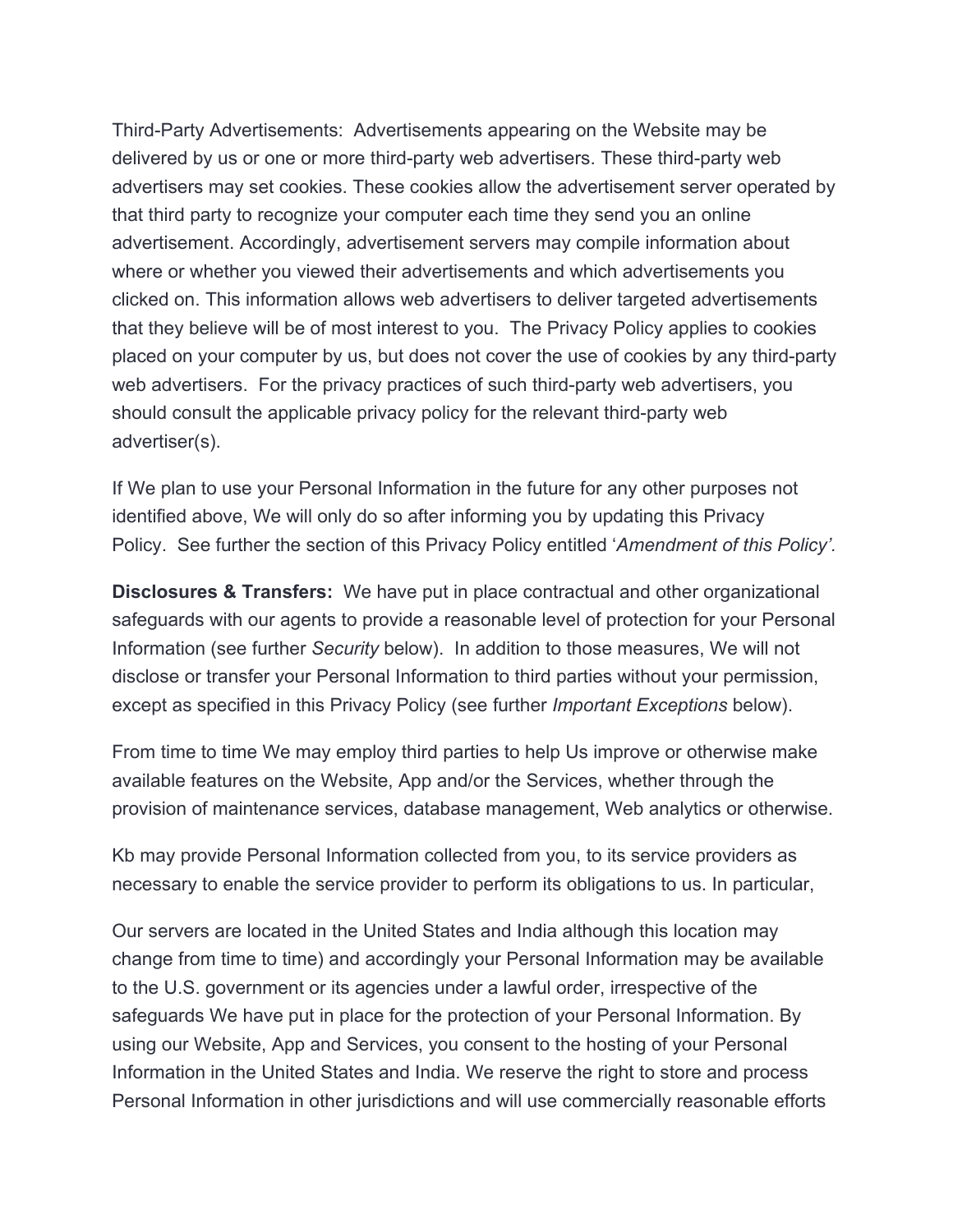to provide you with at least 30 days' notice of any such changes in the processing location.

**Important Exceptions:** We may disclose your Personal Information to third parties without your consent, where permitted or required by law, for example if We have reason to believe that disclosing this information is necessary to identify, contact or bring legal action against someone who may be causing injury to or interference with (either intentionally or unintentionally) our rights or property, other users, or anyone else (including the rights or property of anyone else) that could be harmed by such activities. We may disclose Personal Information when We believe in good faith that such disclosure is required by and/or in accordance with the law.

We may also disclose your Personal Information in connection with a corporate reorganization, a merger or amalgamation with another entity, a sale of all or a substantial portion of our assets or stock, including any due diligence exercise carried out in relation to the same, provided that the information disclosed continues to be used for the purposes permitted by this Privacy Policy by the entity acquiring the information.

**Security:** The security of your Personal Information is important to us. We use commercially reasonable efforts to store and maintain your Personal Information in a secure environment. We take technical, contractual, administrative, and physical security steps designed to protect Personal Information that you provide to us. We have implemented procedures designed to limit the dissemination of your Personal Information to only such designated staff or other permitted persons or companies as are reasonably necessary to carry out the stated purposes We have communicated to you.

**Retention:** We will keep your Personal Information for as long as it remains necessary for the identified purpose or as required by law, which may extend beyond the termination of our relationship with you. We may retain certain data as necessary to prevent fraud or future abuse, or for legitimate business purposes, such as analysis of aggregated, Non-personal Information, Account recovery, or if required by law. All retained Personal Information will remain subject to the terms of this Privacy Policy.

**Amendment of this Policy:** We reserve the right to change this Privacy Policy at any time. If We decide to change this Privacy Policy in the future, We will post an appropriate notice on the home page at [www.kbemployment.ca.](http://www.kbemployment.ca/)